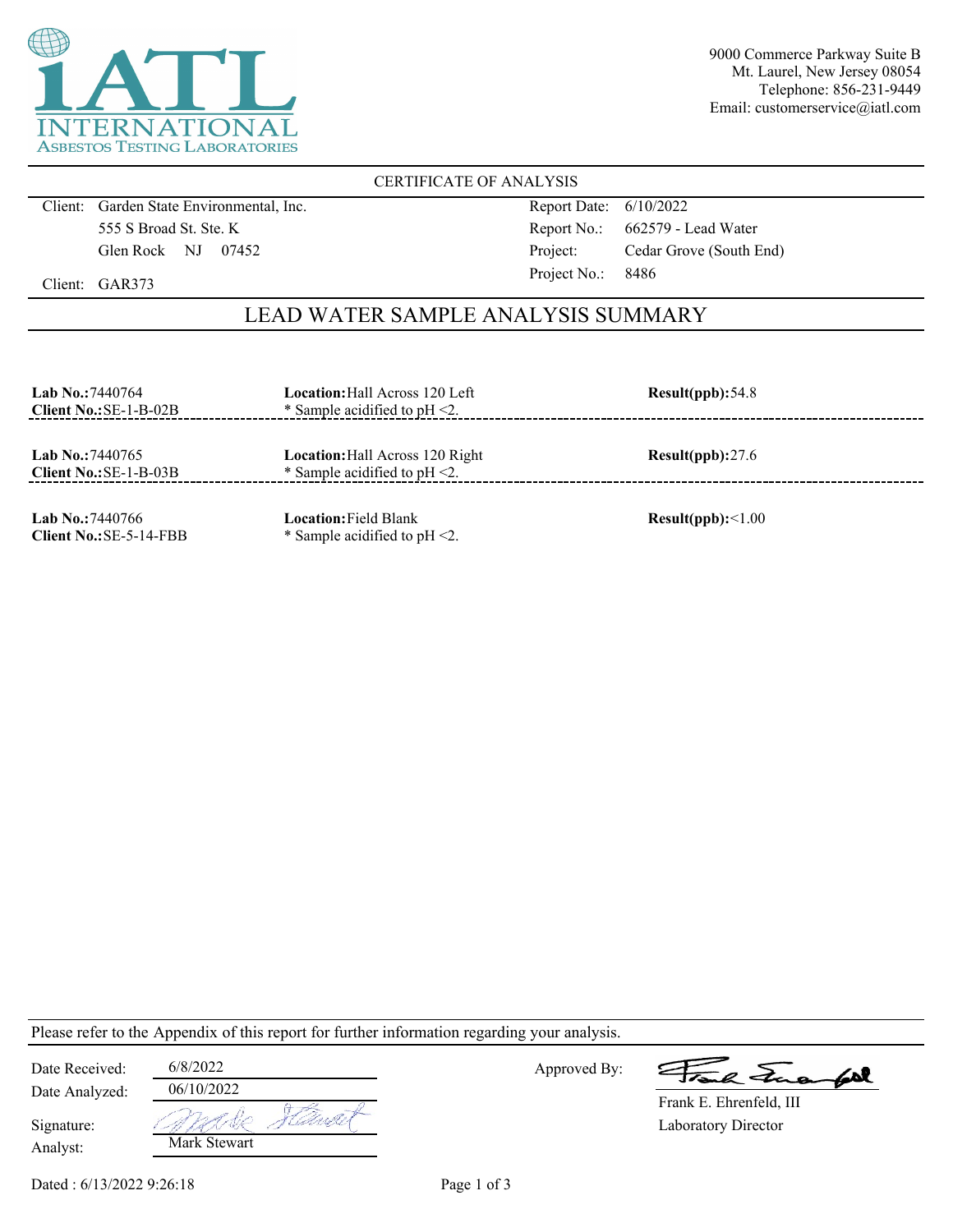

9000 Commerce Parkway Suite B Mt. Laurel, New Jersey 08054 Telephone: 856-231-9449 Email: customerservice@iatl.com

#### CERTIFICATE OF ANALYSIS

Client: Garden State Environmental, Inc. 555 S Broad St. Ste. K Glen Rock NJ 07452

Client: GAR373

Report Date: 6/10/2022 Report No.: 662579 - Lead Water Project: Cedar Grove (South End) Project No.: 8486

# Appendix to Analytical Report:

**Customer Contact:** Send ALL Lab Reports **Analysis:** AAS-GF - ASTM D3559-08D

This appendix seeks to promote greater understanding of any observations, exceptions, special instructions, or circumstances that the laboratory needs to communicate to the client concerning the above samples. The information below is used to help promote your ability to make the most informed decisions for you and your customers. Please note the following points of contact for any questions you may have.

**iATL Customer Service:** customerservice@iatl.com **iATL OfficeManager:** ?wchampion@iatl.com **iATL Account Representative:** Kelly Klippel **Sample Login Notes:** See Batch Sheet Attached **Sample Matrix:** Water **Exceptions Noted:** See Following Pages

#### **General Terms, Warrants, Limits, Qualifiers:**

General information about iATL capabilities and client/laboratory relationships and responsibilities are spelled out in iATL policies that are listed at www.iATL.com and in our Quality Assurance Manual per ISO 17025 standard requirements. The information therein is a representation of iATL definitions and policies for turnaround times, sample submittal, collection media, blank definitions, quantification issues and limit of detection, analytical methods and procedures, sub-contracting policies, results reporting options, fees, terms, and discounts, confidentiality, sample archival and disposal, and data interpretation.

iATL warrants the test results to be of a precision normal for the type and methodology employed for each sample submitted. iATL disclaims any other warrants, expressed or implied, including warranty of fitness for a particular purpose and warranty of merchantability. iATL accepts no legal responsibility for the purpose for which the client uses test results. Any analytical work performed must be governed by our Standard Terms and Conditions. Prices, methods and detection limits may be changed without notification. Please contact your Customer Service Representative for the most current information.

This confidential report relates only to those item(s) tested and does not represent an endorsement by NIST-NVLAP, AIHA LAP LLC, or any agency of local, state or province governments nor of any agency of the U.S. government.

This report shall not be reproduced except in full, without written approval of the laboratory.

#### **Information Pertinent to this Report:**

Analysis by AAS Graphite Furnace: - ASTM D3559-08D Certification: - NYS-DOH No. 11021 - NJDEP No. 03863

#### **Note: These methods are analytically equivalent to iATL's accredited method;**

- USEPA 40CFR 141.11B

- USEPA 200.9 Pb, AAS-GF, RL <2 ppb/sample

- USEPA SW 846-7421 - Pb(AAS-GF, RL <2 ppb/sample)

Regulatory limit for lead in drinking water is 15.0 parts per billion as cited in EPA 40 CFR 141.11 National Primary Drinking Water Regulations, Subpart B: Maximum contaminant levels for inorganic chemicals.

All results are based on the samples as received at the lab. iATL assumes that appropriate sampling methods have been used and that the data upon which these results are based have been accurately supplied by the client.

Sample results are not corrected for contamination by field or analytical blanks.

 $PPB =$  Parts per billion. 1  $\mu g/L = 1$  ppb MDL = 0.24 PPB Reporting Limit (RL) = 1.0 PPB